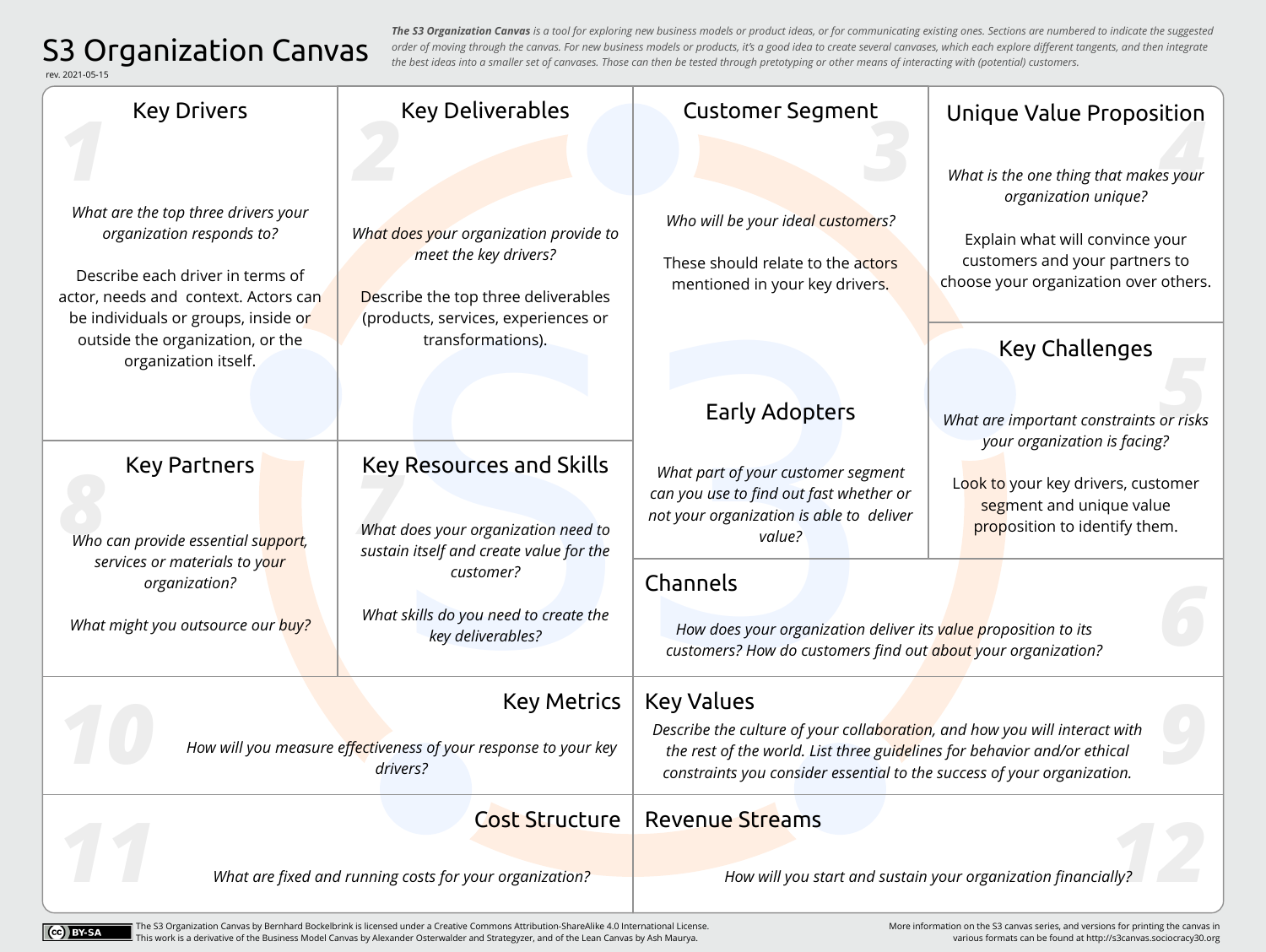| <b>S3 Organization Canvas</b><br>rev. 2021-05-15 | Name of the Organization | Author(s)<br>Date/Version |                          |
|--------------------------------------------------|--------------------------|---------------------------|--------------------------|
| <b>Key Drivers</b>                               | <b>Key Deliverables</b>  | <b>Customer Segment</b>   | Unique Value Proposition |
|                                                  |                          |                           |                          |
|                                                  |                          |                           | <b>Key Challenges</b>    |
|                                                  |                          | <b>Early Adopters</b>     |                          |
| <b>Key Partners</b>                              | Key Resources and Skills |                           |                          |
|                                                  |                          |                           |                          |
|                                                  |                          | Channels                  |                          |
| <b>Key Metrics</b>                               |                          | <b>Key Values</b>         |                          |
| <b>Cost Structure</b>                            |                          | <b>Revenue Streams</b>    |                          |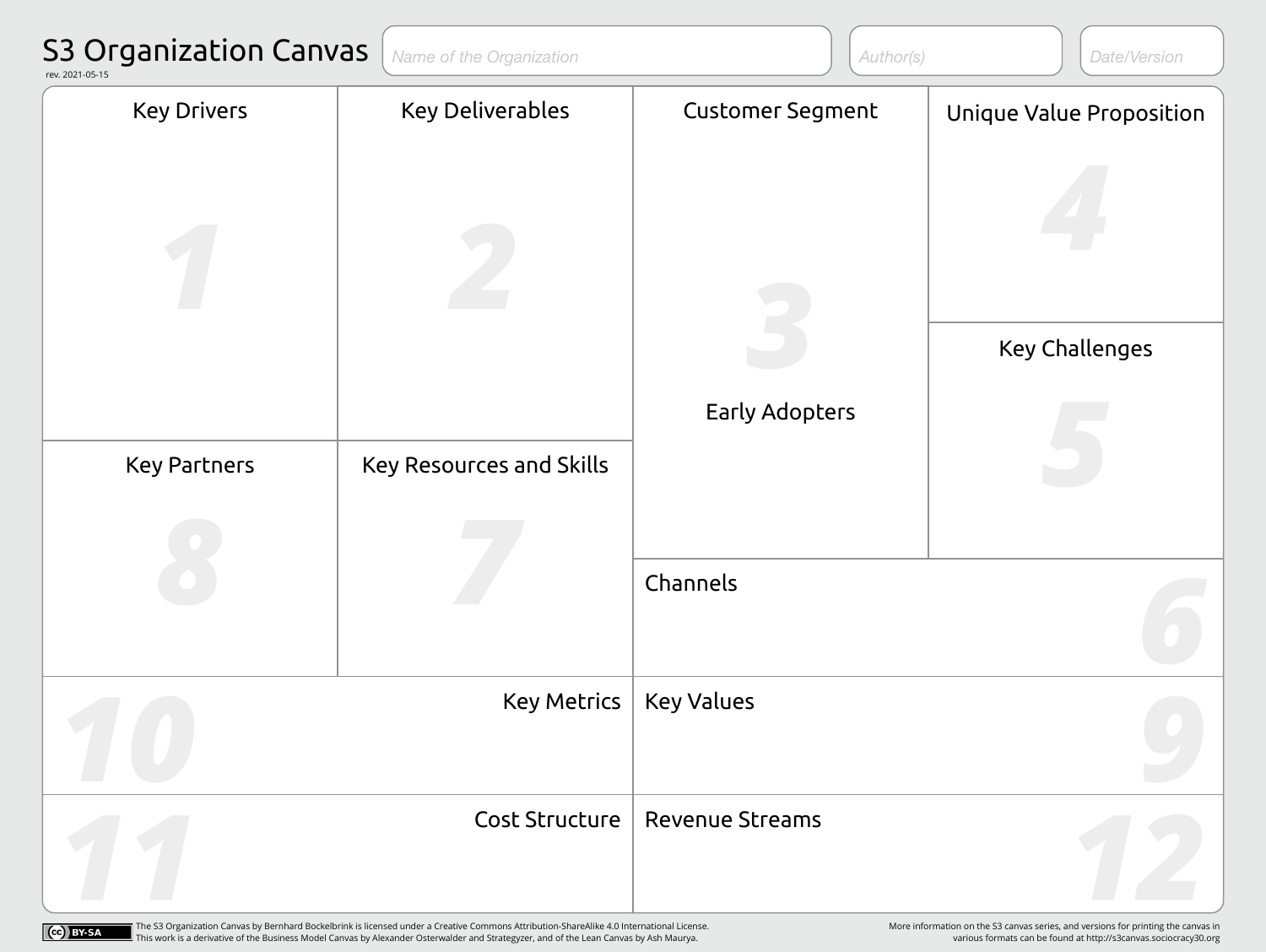

[The S3 Organization Canvas by Bernhard Bockelbrink is licensed under a Creative Commons Attribution-ShareAlike 4.0 International License.](https://creativecommons.org/licenses/by-sa/4.0/)  This work is a derivative of the Business Model Canvas by Alexander Osterwalder and Strategyzer, and of the Lean Canvas by Ash Maurya.

[More information on the S3 canvas series, and versions for printing the canvas in](http://s3canvas.sociocracy30.org)  various formats can be found at http://s3canvas.sociocracy30.org